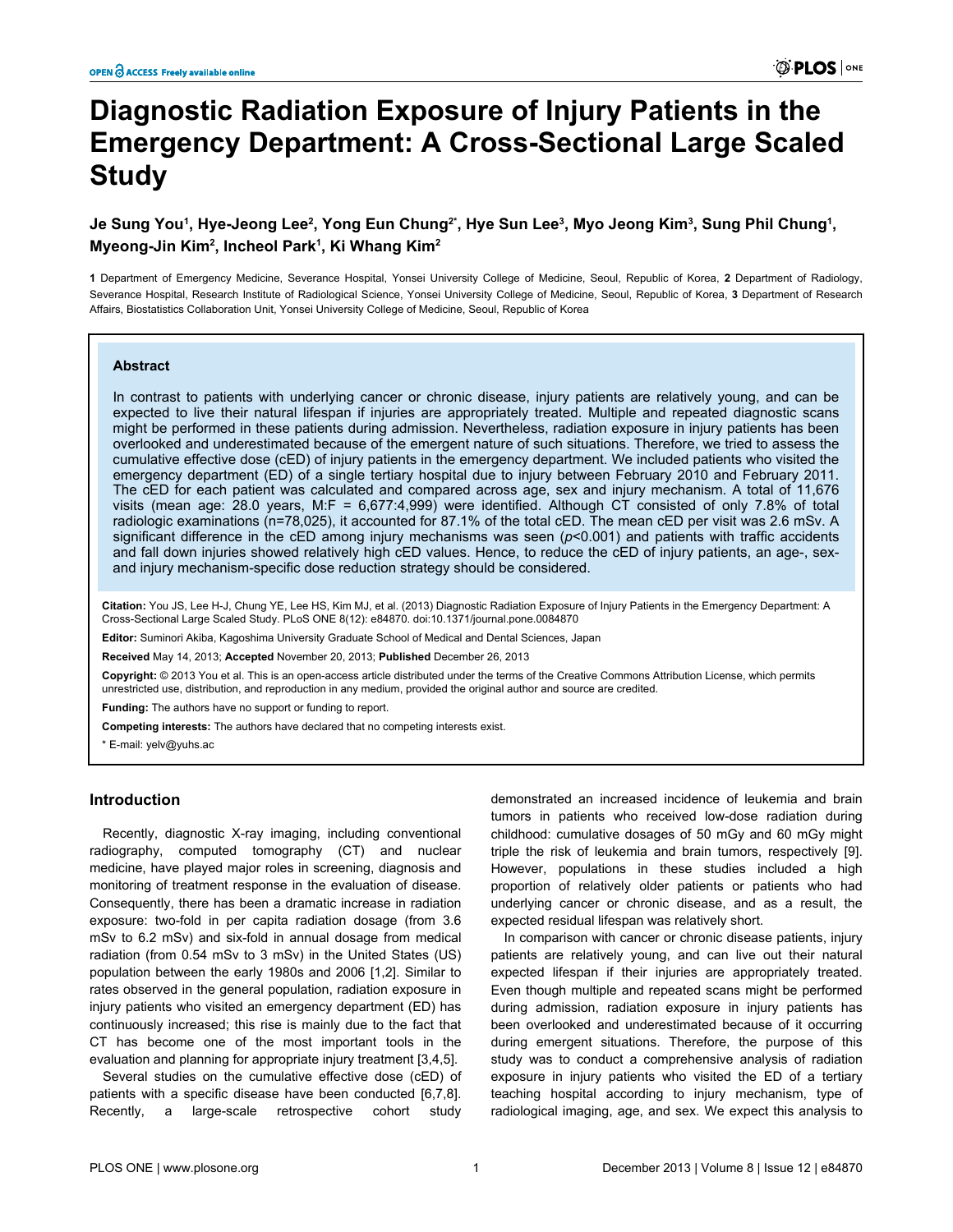<span id="page-1-0"></span>**Table 1.** Proportions of injury mechanisms.

| Injury mechanism                                            | $(n = 11676)$ |                                                         |             |
|-------------------------------------------------------------|---------------|---------------------------------------------------------|-------------|
| Blunt trauma (%)                                            | 8814 (75.5)   | Vehicular impact when the patient is inside vehicle (%) | 622(5.3)    |
|                                                             |               | Pedestrian injury (%)                                   | 468 (4.0)   |
|                                                             |               | Injury to motorcyclist (%)                              | 158(1.4)    |
|                                                             |               | Injury to cyclist (%)                                   | 313(2.7)    |
|                                                             |               | Assaults (intentional injury) (%)                       | 1265 (10.8) |
|                                                             |               | Fall down injury (%)                                    | 699 (6.02)  |
|                                                             |               | Blast injury (%)                                        | 1(0)        |
|                                                             |               | Slip down injury (%)                                    | 4595(39.4)  |
|                                                             |               | Injury by blunt object (%)                              | 693 (5.9)   |
| Penetrating injury (%)                                      | 12(0.1)       | Knife (%)                                               | 10(0.1)     |
|                                                             |               | Gun (%)                                                 | 1(0)        |
|                                                             |               | Foreign object (%)                                      | 1(0)        |
| Simple laceration (%)                                       | 620(5.3)      |                                                         |             |
| Burn (%)                                                    | 376 (3.2)     |                                                         |             |
| Hanging (%)                                                 | 9(0.1)        |                                                         |             |
| Drug Intoxication (%)                                       | 160(1.4)      |                                                         |             |
| Animal bite (%)                                             | 176(1.5)      |                                                         |             |
| Foreign body in airway track or alimentary track (%)        | 981 (8.4)     |                                                         |             |
| Crushing injury by machines (%)                             | 237(2.0)      |                                                         |             |
| Dislocation (jaw or shoulder dislocation, pulled elbow) (%) | 291 (2.5)     |                                                         |             |

Note: Data in parentheses are the proportion of patient numbers

doi: 10.1371/journal.pone.0084870.t001

present an overview of radiation exposure in injury patients and to become a basis for finding possible ways to reduce radiation dose in injury patients.

## **Methods**

#### **Study design and clinical setting**

This study was a retrospective study conducted in the ED of a tertiary teaching hospital with an annual load of approximately 65,000 patients. One conventional radiograph room and one CT room were constructed in the ED and are in operation seven days a week, 24 hours a day. This study was approved by the Institutional Review Board of our institution (Yonsei University College of Medicine), and the need for written informed consent from the participants was waived by the Institutional Review Board.

#### **Patients and injury mechanisms**

Patients who visited our ED and registered for the National In-depth Injury Surveillance System between February 2010 and February 2011 were included in this study. Patients who were transferred out to other hospitals or who were transferred into our hospital were excluded because additional radiological examinations could have been performed at other hospitals. Through careful chart and image reviews, injury mechanisms were subdivided by modifying the injury mechanism of the Advanced Trauma Life Support® (ATLS®) for doctors (Table 1) [[10](#page-6-0)]. If one patient visited with different injury mechanisms, their injuries were counted separately.

#### **Number of examinations**

The total numbers of conventional radiographs and CT scans obtained during ED admission were recorded for each patient. For conventional radiographs that had different views, each view was counted separately (for example, flat and upright abdominal views were recorded as two studies, although they are usually performed simultaneously). In terms of CT scanning, one examination was recorded as one study despite the different phases it may have contained according to protocols.

#### **Estimation of the effective dose**

The effective dose was defined by the International Commission of Radiological Protection (ICRP) as an estimate of the corresponding uniform whole-body dose when nonuniform irradiation was developed, such as medical imaging [[11](#page-6-0),[12](#page-6-0)]. The effective dose is commonly used as an assessment tool for radiation exposure because it can provide a relative value of radiation exposure between different types or ranges of radiological examinations regardless of target organ or body part [[13](#page-6-0)]. In this study, the effective dose was used to compare radiation exposure in injury patients according to age, sex, injury mechanism, and different type of radiological examination. Compared to other studies [\[13,14](#page-6-0),[15](#page-6-0),[16\]](#page-6-0), which usually use an average estimated dosage (for example, 10 mSv for all abdominal CT scans), one of the strong points in this study was that a patient-specific estimated dose was calculated for all CT scans. This process is a more accurate method compared to previous studies because the estimated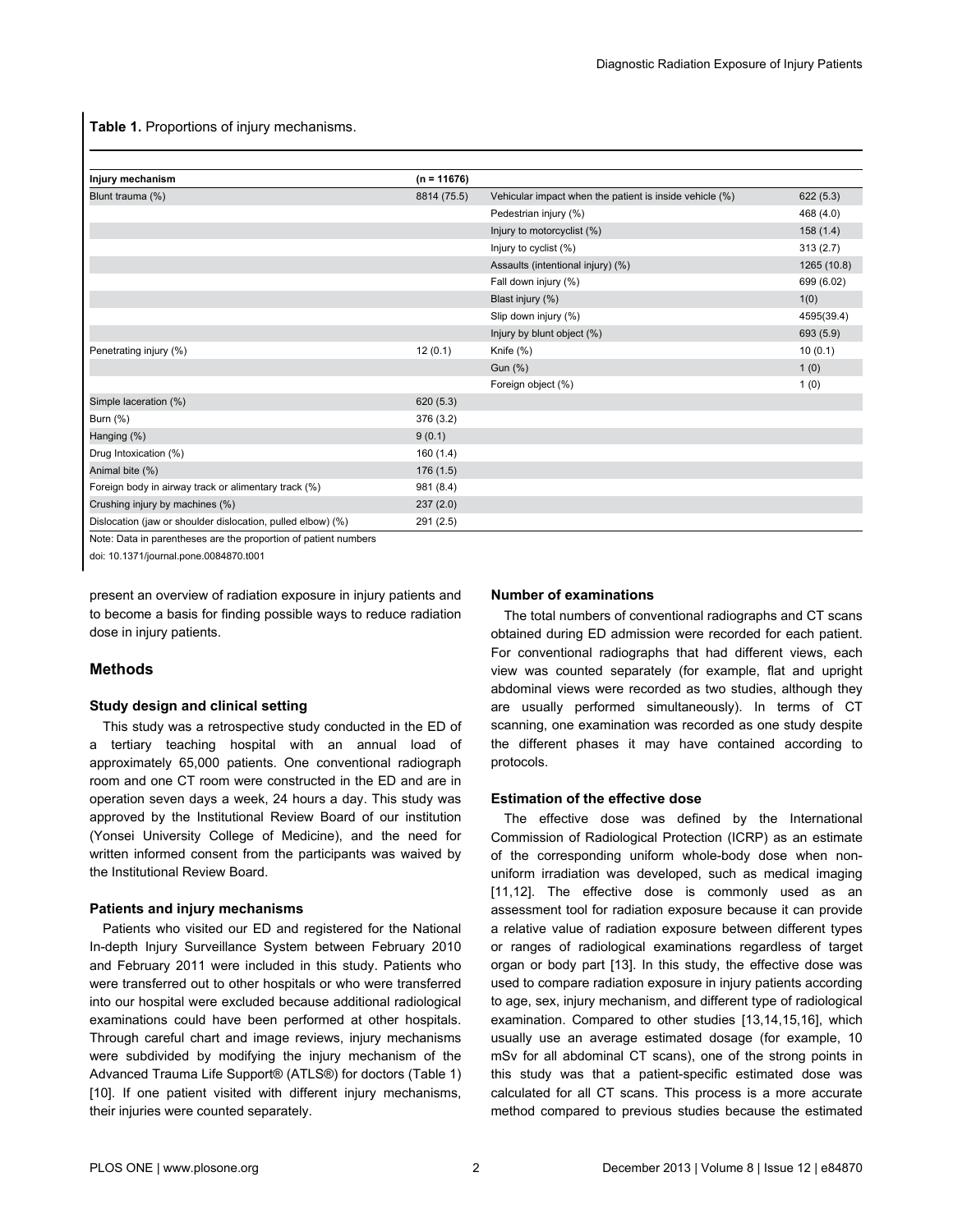<span id="page-2-0"></span>**Table 2.** The mean cumulative effective dose (mSv) according to patient age and sex.

|           |                                       |          | The mean cED (mSv)       |          |
|-----------|---------------------------------------|----------|--------------------------|----------|
| Age       | The number of patients (Male: Female) | All      | <b>Male</b>              | Female   |
| $0 - 4$   | 2487 (1509:978)                       | 0.9(0.0) | 1.0(0.0)                 | 0.8(0.1) |
| $5 - 10$  | 1044 (671:373)                        | 0.9(0.1) | 1.0(0.1)                 | 0.9(0.2) |
| $11 - 14$ | 513 (371:142)                         | 1.1(0.2) | 1.3(0.2)                 | 0.8(0.1) |
| $15 - 19$ | 612 (438:174)                         | 3.8(0.7) | 4.2(0.9)                 | 3(0.8)   |
| $20 - 24$ | 991 (511:480)                         | 1.7(0.3) | 2.2(0.4)                 | 1.1(0.3) |
| $25 - 29$ | 1219 (655:564)                        | 1.9(0.3) | 2.4(0.5)                 | 1.3(0.2) |
| 30-34     | 857 (479:378)                         | 2.5(0.4) | 3.2(0.6)                 | 1.5(0.4) |
| 35-39     | 696 (389:307)                         | 2.7(0.4) | 3.8(0.7)                 | 1.3(0.3) |
| 40-44     | 513 (324:189)                         | 4.8(0.8) | 5.0(1.0)                 | 4.5(1.2) |
| 45-49     | 438 (263:175)                         | 3(0.5)   | 3.8(0.8)                 | 1.9(0.5) |
| 50-54     | 500 (260:240)                         | 4.8(0.8) | 7.1(1.4)                 | 2.4(0.6) |
| 55-59     | 415 (208:207)                         | 4.9(1.1) | 5.5(1.6)                 | 4.4(1.5) |
| 60-64     | 346 (157:189)                         | 4.5(0.6) | 4.9(1.0)                 | 4.2(0.8) |
| 65-69     | 347 (157:190)                         | 5.4(0.7) | 5.7(1.0)                 | 5.3(0.9) |
| 70-74     | 296 (123:173)                         | 7.2(1.0) | 8.6(2.0)                 | 6.1(0.9) |
| 75-79     | 205 (89:116)                          | 5.6(0.7) | 6.1(1.1)                 | 5.2(0.9) |
| 80-84     | 108 (44:64)                           | 6.6(1.1) | 5.7(1.8)                 | 7.2(1.5) |
| 85-89     | 56 (17:39)                            | 7.1(1.4) | 8.0(2.8)                 | 6.8(1.6) |
| 90-94     | 26 (11:15)                            | 3.7(0.8) | 4.5(1.4)                 | 3.0(1.0) |
| 95-100    | 6(1:5)                                | 2.1(0.8) | 2.0                      | 2.1(1.0) |
| 100-105   | 1(0:1)                                | 0.9      | $\overline{\phantom{a}}$ | 0.9      |

Note: Data in parentheses in the mean cED column are standard error; cED, the mean cumulative effective dose

doi: 10.1371/journal.pone.0084870.t002

dose during CT scanning can vary according to CT protocol and patient body mass index (BMI).

Most recent CT scanners provide dose-length product (DLP) values for each examination, and the effective dose can be calculated with the following equation using these DLP values and body region-specific conversion factors (EDLP):

## $E$ *f*  $f$ *ective dose*  $(mSv) = DLP * E DLP$

We adapted the EDLP proposed by the National Radiological Protection Board (NRPB) report [\[17\]](#page-6-0). For patients younger than 20 years of age, the NRPB report only suggested EDLP values for 0, 1, 5, and 10-year-olds; therefore, EDLP values that were not presented in the NRPB report were calculated by log-linear interpolation using the suggested age values of 1, 2, 5, 10 and 20 years.

Because radiation exposure is not measured study by study or patient by patient in conventional radiographs, the effective dose of conventional radiographs was adapted from the National Radiological Protection Board (NRPB) report [[18](#page-6-0)]. If there was no effective dose suggested for a specific examination, the most similar examination dose was used (for example, the effective dose of town's view was adapted from that of a facial bone radiograph).

#### **Statistical analysis**

An analysis of variance (ANOVA) was used to compare the cED according to injury mechanism. An analysis of covariance (ANCOVA) with post-hoc analysis was used for age and sex

adjusted multivariate analysis of cED according to injury mechanism. A *p*-value of less than 0.05 was considered to indicate statistical significance. Statistical analyses were performed using the Statistical Package for the Social Sciences (SPSS) version 18.0.0 (SPSS Inc., Chicago, IL, US).

## **Results**

#### **Patients**

A database search identified 11,919 visits and 243 patients were excluded due to transfers out to other hospitals  $(n = 96)$ and transfers in from other hospitals (n = 147). Finally 11,676 patients were included in this study. Of these patients, 236 patients visited the emergency department twice, 14 visited three times, and 3 visited four times for different injuries. In terms of per-visit patient demographics, the average age was 28.0 years (range, 0-102 years; male:female, 6677:4999). The numbers of patients according to sex and age are summarized in Table 2. Patient numbers showed a bimodal distribution, and there were two peaks at 0-4 years ( $n = 2,487$ ) and 25-29 years (n = 1,159). Detailed numbers and proportions of patients according to injury mechanism are presented in [Table 1.](#page-1-0)

#### **Number of radiologic examinations**

Of the 11,676 visits, at least one conventional radiograph was performed in 7,868 visits (67.4%), and at least one CT scan was conducted in 4,175 visits (38.5%). No radiological examination was performed in 27.6% of patients. In all, 78,025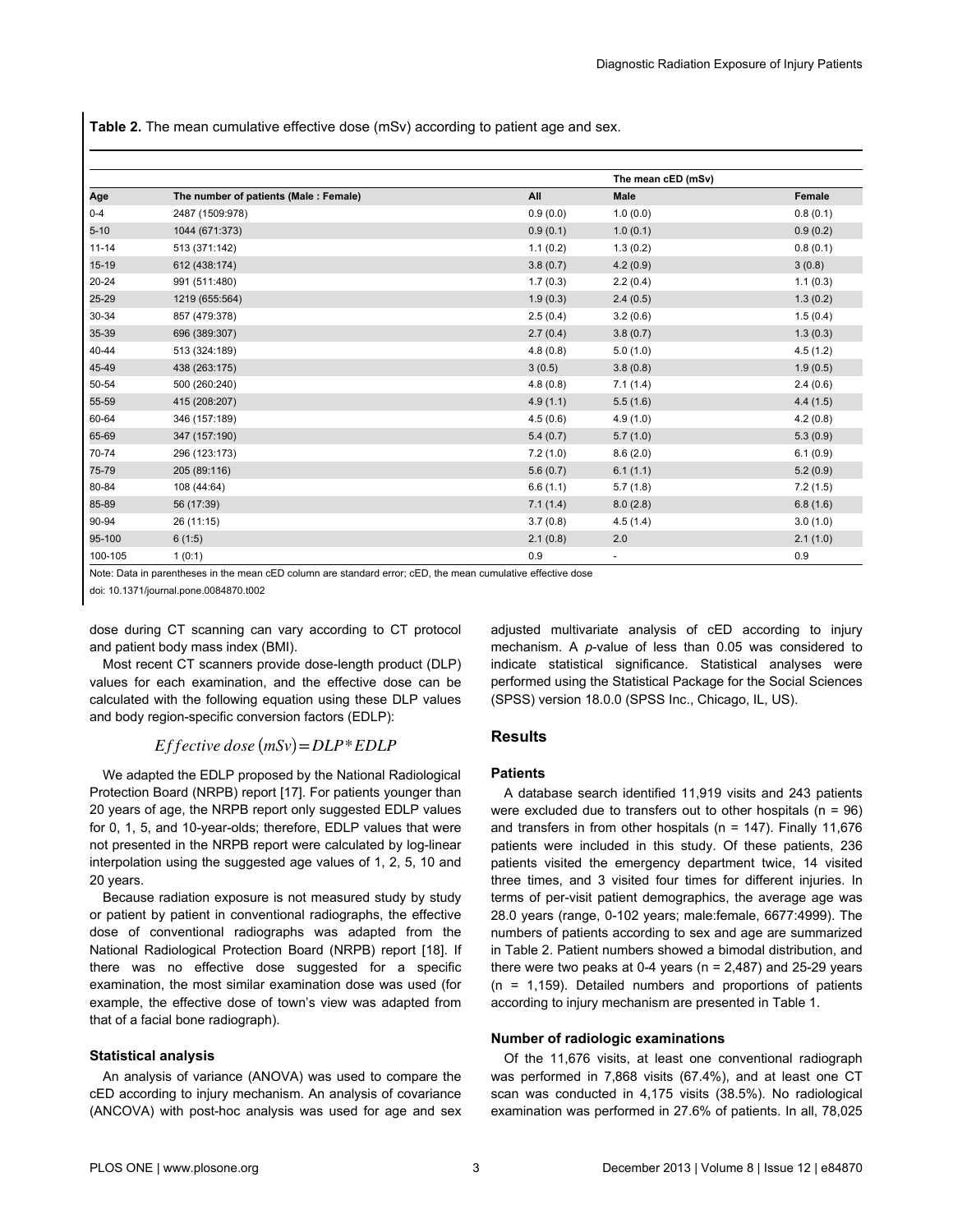

**Figure 1. Proportion of radiological examinations (n = 78,025).** CR: conventional radiography; CT: computed tomography. doi: 10.1371/journal.pone.0084870.g001

|  |  | <b>Table 3.</b> Distribution of the mean cumulative effective dose per visit. |  |  |  |  |
|--|--|-------------------------------------------------------------------------------|--|--|--|--|
|--|--|-------------------------------------------------------------------------------|--|--|--|--|

| Mean cED (mSv)          | Age: 0-4 | $5-9$                    | 10-14                    | 15-19  | 20-59    | 60-74   | $75+$ |
|-------------------------|----------|--------------------------|--------------------------|--------|----------|---------|-------|
| $0($ n=3218)            | 501:369  | 175:114                  | 77:45                    | 75:46  | 777:847  | 74:75   | 17:26 |
| $0$ >, 1 < = (n = 4583) | 588:378  | 286:179                  | 166:62                   | 195:76 | 1242:983 | 126:201 | 38:63 |
| $1 > 3 == (n=2286)$     | 217:126  | 158:54                   | 94:27                    | 101:31 | 617:510  | 112:132 | 41:66 |
| $3$ , 20 <= (n=1272)    | 202:105  | 51:25                    | 33:8                     | 49:14  | 325:147  | 89:101  | 53:70 |
| 20>, 100<= (n=290)      | 1:0      | 1:1                      | 1:0                      | 15:7   | 113:46   | 34:43   | 13:15 |
| $100$ > (n=27)          |          | $\overline{\phantom{a}}$ | $\overline{\phantom{0}}$ | 3:0    | 15:7     | 2:0     |       |

Patients were divided into subgroups based on age.

Note: Data in numbers are the number of patients (Male:Female)

doi: 10.1371/journal.pone.0084870.t003

radiologic examinations were carried out. Among these, 92.2% (6.2 per visit) were conventional radiographs, and 7.8% (0.5 per visit) were CT scans (Figure **1**).

#### **Cumulative effective dose**

The cED of conventional radiographs consisted 12.7% of the total cED (3,891.0 mSv of 30,239.4 mSv), and that of CT was 87.1% (26,348.4 mSv of 30,239.4 mSv). The average cED per visit was 2.6 mSv for all patients and 6.3 mSv for those who had at least one radiological examination. When including the 28% of patients who did not undergo radiological examination, 67% of all the patients received less than 1 mSv per visit. Of all the studied patients, 2.7% received more than 20 mSv, and 27 of 11,676 (0.2%) received more than 100 mSv (Table **3**).

A significant difference in the cED among injury mechanisms was seen (ANOVA*, p*<0.001 and ANCOVA, *p*<0.001). Among injury mechanisms that were the cause of ER visitations in more than 50 patients, the mean cED per visit was significantly higher in patients with injuries related to any kind of traffic accident (such as vehicular impact with the patient inside the vehicle, pedestrian injury, injury to motorcyclist, and injury to cyclist) and with fall down injuries than in other patients

(ANCOVA with post-hoc analysis, *p*<0.001), whereas most patients with simple lacerations, burns or animal bites did not even receive any radiological examination ([Table](#page-4-0) **4**). The detailed cED for each injury mechanism is presented in [Table](#page-4-0) [5](#page-4-0). Among patients who received more than 100 mSv, the most common cause was pedestrian injury (n=9), followed by falling injury (n=8), injury to a motorcyclist (n=5), vehicular impact with the patient inside the vehicle (n=2), slip down injury (n=2), and crushing injury involving machinery (n=1) ([Table](#page-4-0) **4**).

### **Subgroup analysis of patients by age**

The mean cED per visit was relatively higher in patients between 15-19 years old (juveniles), between 40-44 years old (middle-age adults), and between 70-74 years old (senescence), compared to other age groups [\(Table](#page-2-0) **2**). In patients in the 0-14 years age group, the most common injury mechanism was slip down injury. The cED of these injury mechanisms was between 30.8% and 54.2% of the total cED [\(Table](#page-5-0) **6**). Of all the CT scans performed, head CT contributed to 65.8%-86.1% of the total cED ([Table](#page-5-0) **7**). In patients in the 15-56 years age range, the proportion of injury mechanism was more broadly and similarly distributed among injury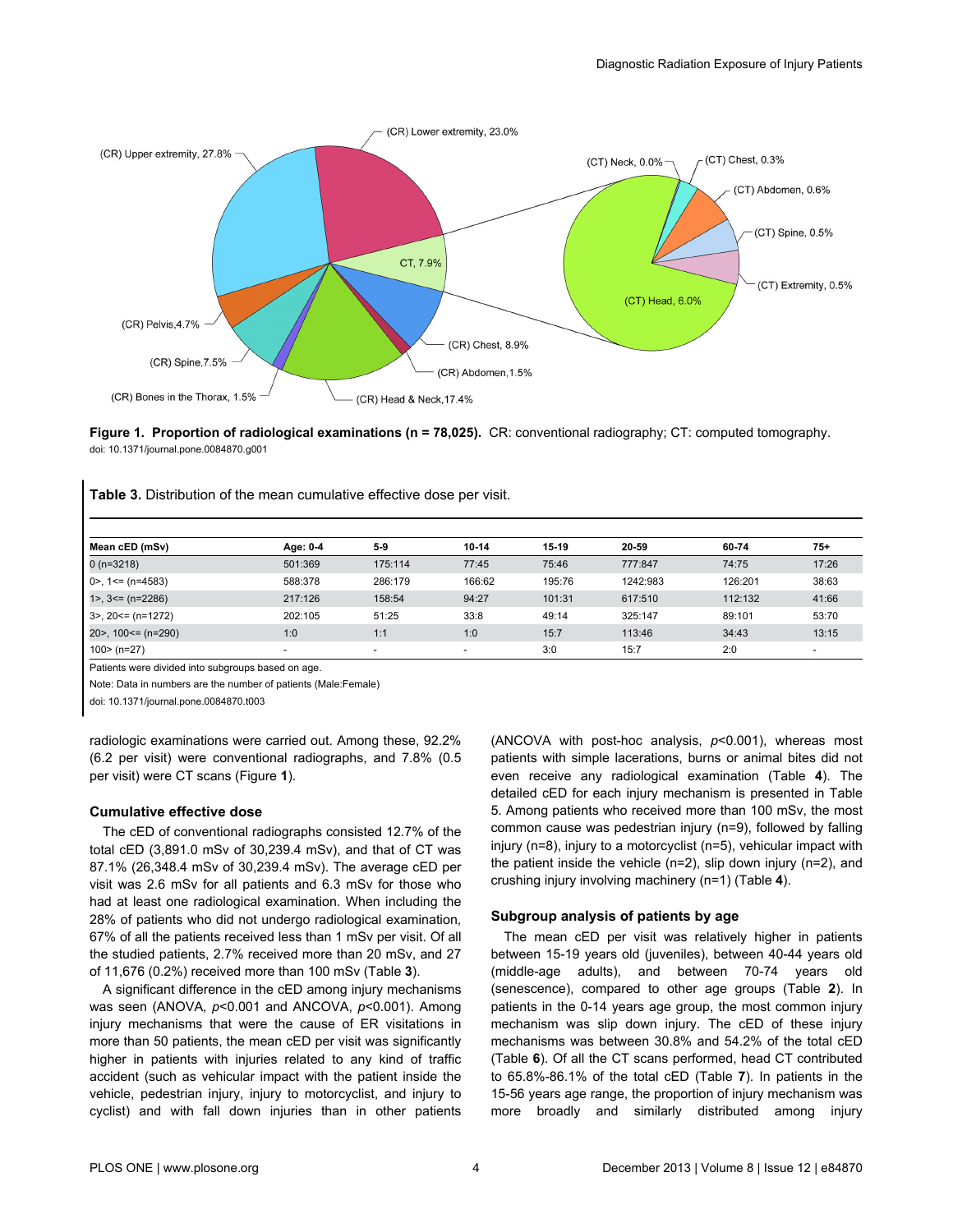<span id="page-4-0"></span>**Table 4.** Distribution of the mean cumulative effective dose per visit (mSv) according to injury mechanism.

| Mechanism (%)                                       | 0 mSv      | >0 mSv, ≤1 mSv | >1mSv. ≤3mSv | >3mSv. ≤20mSv | >20mSv. ≤100mSv | >100         |
|-----------------------------------------------------|------------|----------------|--------------|---------------|-----------------|--------------|
| Vehicular impact when the patient is inside vehicle | 67 (10.8)  | 173 (27.8)     | 226 (36.3)   | 98(15.8)      | 56(9.0)         | 2(0.3)       |
| Pedestrian injury                                   | 48 (10.3)  | 198 (42.3)     | 85 (18.2)    | 68 (14.5)     | 60(12.8)        | 9(1.9)       |
| Assaults (intentional injury)                       | 276 (21.8) | 442 (34.9)     | 382 (30.2)   | 149 (11.8)    | 16(1.3)         | 0            |
| Fall down injury                                    | 78 (11.2)  | 204 (29.2)     | 181 (25.9)   | 181 (25.9)    | 47(6.7)         | 8(1.1)       |
| Slip down injury                                    | 886 (19.3) | 1915 (41.7)    | 1119 (24.4)  | 602(13.1)     | 71(1.5)         | 2(0.0)       |
| Simple laceration                                   | 465 (75.0) | 137 (22.1)     | 9(1.5)       | 8(1.3)        | 1(0.2)          | 0            |
| <b>Burn</b>                                         | 327 (87.0) | 32(8.5)        | 14(3.7)      | 3(0.8)        | $\mathbf 0$     | $\mathbf{0}$ |
| Animal bite                                         | 141 (80.1) | 33(18.8)       | 2(1.1)       | 0             | 0               | 0            |

Note: Data are the number of patients and data in parentheses are the proportion of patient numbers for each specific injury mechanism..

doi: 10.1371/journal.pone.0084870.t004

#### **Table 5.** The mean cumulative effective dose (mSv) according to injury mechanism.

| Mechanism (%)                                           | Age: 0-4 (2487) | 5-9 (1044) | 10-14 (513) | 15-19 (612) | 20-59 (5629) | 60-74 (989) | 75+ (402) |
|---------------------------------------------------------|-----------------|------------|-------------|-------------|--------------|-------------|-----------|
| Vehicular impact when the patient is inside vehicle (%) | 1.3(24)         | 5.7(19)    | 1.6(8)      | 9.4(25)     | 5.6(464)     | 10.9(74)    | 14.3(8)   |
| Pedestrian injury (%)                                   | 3(20)           | 2.3(50)    | 1.9(17)     | 14.5 (36)   | 12.5(255)    | 14.6 (57)   | 10.8(33)  |
| Injury to motorcyclist (%)                              | 1.6(4)          | 0.1(1)     | 0.8(3)      | 16.2(32)    | 14 (111)     | 2.5(6)      | 46.2(1)   |
| Injury to cyclist $(\%)$                                | 1.3(22)         | 1.3(58)    | 5.1(26)     | 1.5(24)     | 2.6(149)     | 7.4(29)     | 5.2(5)    |
| Assaults (intentional injury) (%)                       | 0.5(67)         | 0.8(86)    | 1.4(102)    | 2.1(148)    | 1.7(798)     | 5.6(52)     | 2.6(12)   |
| Fall down injury (%)                                    | 2.2(337)        | 1.6(85)    | 1.8(28)     | 25.2(17)    | 16.2 (166)   | 14.9 (46)   | 11.2(20)  |
| Slip down injury (%)                                    | 1.1(1156)       | 0.8(476)   | 0.9(207)    | 1.3(189)    | 1.9(1770)    | 4.8(523)    | 5.3(274)  |
| Injury by blunt object (%)                              | 0.7(145)        | 0.8(66)    | 0.6(28)     | 0.9(33)     | 0.7(378)     | 1.4(37)     | 3.3(6)    |
| Simple laceration (%)                                   | 0.1(82)         | 0.1(22)    | 0(20)       | 0.7(26)     | 0.1(444)     | 0.1(22)     | 0(4)      |
| Burn (%)                                                | 0(118)          | 0(21)      | 0(7)        | 0(10)       | 0.1(203)     | 0.6(12)     | 1.1(5)    |
| Drug intoxication (%)                                   | 0.1(4)          | 0(1)       | None        | 0.1(12)     | 1.4(116)     | 1.5(21)     | 0.1(6)    |
| Animal bite (dog, cat) (%)                              | 0(17)           | 0.1(12)    | 0.3(8)      | 0(6)        | 0(110)       | 0(19)       | 0.2(4)    |
| Foreign body (%)                                        | 0.1(168)        | 0.1(94)    | 0.1(45)     | 0.1(48)     | 0.1(537)     | 1.4(72)     | 3.2(17)   |
| Crushing injury (%)                                     | 0(93)           | 0(31)      | 0(8)        | 0(4)        | 2.4(85)      | 0(12)       | 0.4(4)    |
| Jaw dislocation, pulled elbow (%)                       | 0(230)          | 0.2(22)    | 0.4(5)      | 0(1)        | 0.1(28)      | 0.2(4)      | 0(1)      |

Patients were divided into subgroups based on age.

Note: Data are the mean cumulative effective dose in each patient. Data in parentheses are the number of patients. Injury mechanisms with 50 patients or less in total number were not provided in this table.

doi: 10.1371/journal.pone.0084870.t005

mechanisms. In patients who were more than 60 years old, the proportion of slip down injury increased again. The proportions of certain types of radiological examinations and exam typespecific cED were similar in patients who were older than 15 years old. ([Table](#page-5-0) **7**).

### **Discussion**

Our results showed that, although the number of CT scans was relatively small compared to conventional radiography, most of the cED of injury patients resulted from CT. Also, traffic accident-related injury patients and fall down injury patients received relatively high radiation exposure, whereas many patients with simple lacerations, burns or animal bites did not undergo any radiological examination during their ED visit. In patients who were less than 15 years old, the most common injury mechanism was slip down injury, and most of the cED resulted from head CT scanning.

As expected, the most common injury mechanism in patients in the 0-4 years age group was slip down injury, which accounted for 46.5% (1156 of 2487 patients) of all injury mechanisms and 54.2% of the total cumulative effective dose, followed by fall down injury (13.6% of injury mechanisms, 32.3% of the total cED). This finding might be because toddlers do not walk in a stable manner, and they are frequently injured by slip downs or fall downs. Infants often fall from high locations, such as beds; therefore, fall down injuries might make up a large proportion of injury mechanisms. Furthermore, in infants and toddlers, the head is relatively larger in proportion to both weight and body length than it is in older patients; a reason why injury to the head is thought to be more common in this age group than in older patients. This trend might explain why almost all CT scans (761 of 767, 99.2%) performed in patients between 0-4 years old were head CT scans.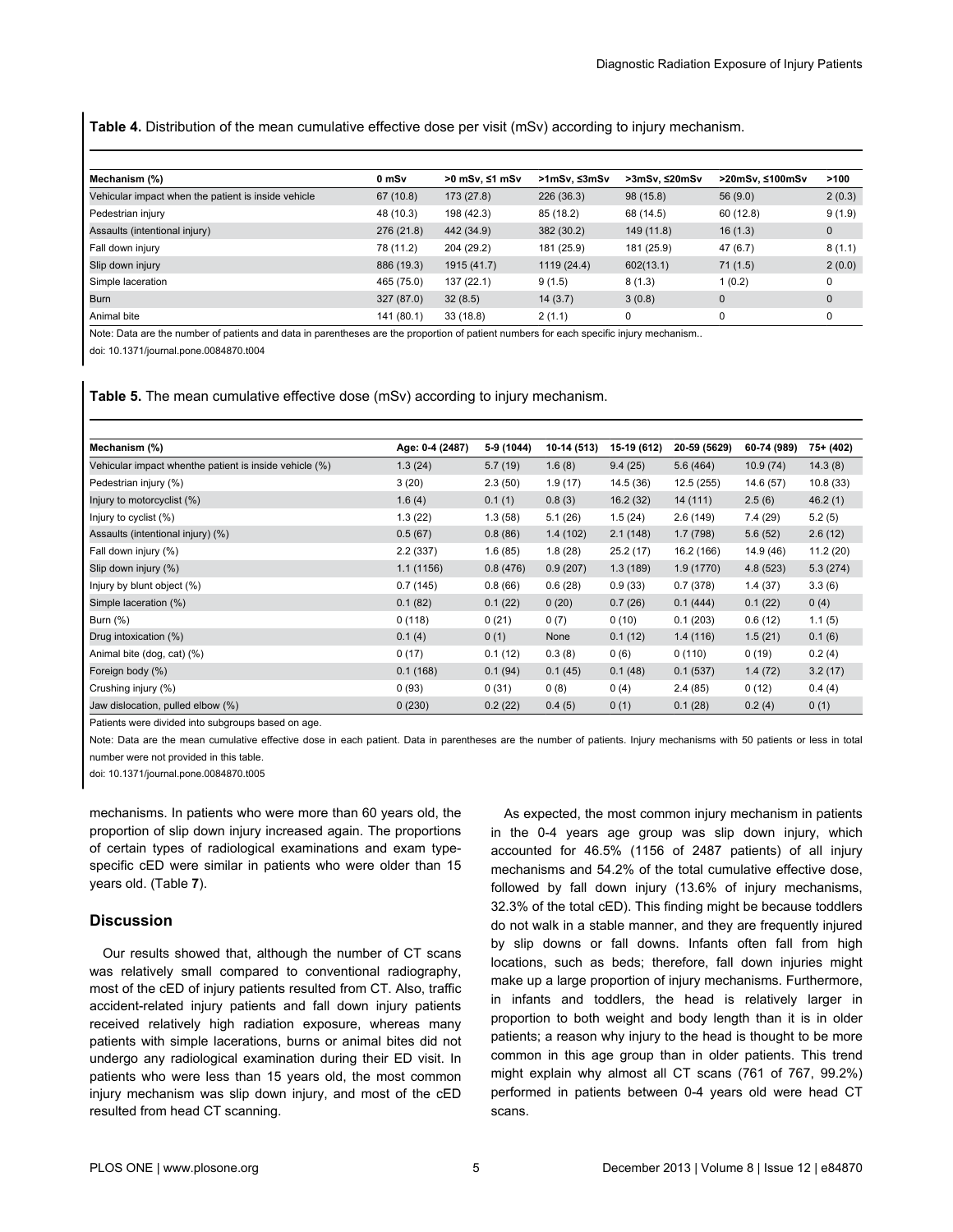<span id="page-5-0"></span>**Table 6.** The total cumulative effective dose (mSv) according to the injury mechanism in age-specific subgroups.

| Mechanism (%)                                          | Age: 0-4 (2487) | 5-9 (1044)   | 10-14 (513)  | 15-19 (612)  | 20-59 (5629)  | 60-74 (989)   | 75+ (402)     |
|--------------------------------------------------------|-----------------|--------------|--------------|--------------|---------------|---------------|---------------|
| Vehicular impact whenthe patient is inside vehicle (%) | 31.9(1.4)       | 107.7(11.1)  | 12.5(2.1)    | 234.3 (10.0) | 2617.8 (16.2) | 807.1 (14.5)  | 114.7(4.8)    |
| Pedestrian injury (%)                                  | 59.4 (2.6)      | 116.0 (11.9) | 32.6(5.6)    | 522.5 (22.2) | 3185.8 (19.8) | 833.5 (15.0)  | 356.8 (15.0)  |
| Injury to motorcyclist (%)                             | 6.3(0.3)        | 0.1(0.0)     | 2.5(0.4)     | 519.4 (22.1) | 1551.9 (9.6)  | 15.1(0.3)     | 46.2(1.9)     |
| Injury to cyclist $(\%)$                               | 28.5(1.3)       | 77.8 (8.0)   | 133.8 (23.0) | 35.7(1.5)    | 380.7(2.4)    | 214.2 (3.8)   | 25.9(1.1)     |
| Assaults (intentional injury) (%)                      | 31.6(1.4)       | 71.7(7.4)    | 138.8 (23.8) | 306.1 (13.0) | 1371.9 (8.5)  | 293.1(5.3)    | 31.5(1.3)     |
| Fall down injury (%)                                   | 724.8 (32.3)    | 138.9 (14.3) | 51.7(8.9)    | 428.1 (18.2) | 2696.8 (16.7) | 684.7 (12.3)  | 224.4(9.5)    |
| Slip down injury (%)                                   | 1215.3 (54.2)   | 395.3 (40.6) | 179.7 (30.8) | 249.2 (10.6) | 3324.0 (20.6) | 2511.8 (45.1) | 1439.3 (60.7) |
| Others $(\%)$                                          | 146.4 (6.5)     | 66.7 (6.8)   | 30.9(5.3)    | 57.7(2.5)    | 1019.6 (6.3)  | 206.2 (3.7)   | 132.7 (5.6)   |

Note: Data are the total cumulative effective dose. Data in parentheses are the propotion of cED according to total cED in specific age group. Injury mechanisms other than the top seven mechanisms with the highest total cEDs were grouped together as 'Others' and sum values were provided.

doi: 10.1371/journal.pone.0084870.t006

**Table 7.** Types and number of CT examinations and their contributions to the total cED.

| <b>Types of CT</b> | Age: 0-4   | $5-9$      | $10 - 14$ | 15-19     | 20-59      | 60-74      | $75+$     |
|--------------------|------------|------------|-----------|-----------|------------|------------|-----------|
| Head               | 761 (86.1) | 353 (70.4) | 210(65.8) | 312(22.5) | 2253(21.1) | 584 (18.3) | 209(16.3) |
| Neck               | 0(0)       | 0(0)       | 0(0)      | 3(0.6)    | 13(0.4)    | 1(0.1)     | 1(0.1)    |
| Chest              | 2(0.3)     | 2(0.7)     | 3(4.6)    | 9(3.2)    | 108(5.5)   | 54(6.8)    | 27(6.3)   |
| Abdomen            | 2(0.8)     | 7(7.0)     | 2(8.1)    | 46 (53.7) | 246 (48.9) | 111 (50.0) | 65 (45.5) |
| Spine              | 1(0.4)     | 10(4.7)    | 5(5.5)    | 20(6.39)  | 223(11.5)  | 77 (11.0)  | 29(10.3)  |
| Extremity          | 1(0)       | 4(0.1)     | 11(1.5)   | 25(1.5)   | 221(0.8)   | 72 (0.8)   | 29(2.3)   |

Note: Data in parentheses are the proportion of cED of a specific type CT in total cED (%)

doi: 10.1371/journal.pone.0084870.t007

A previous study reported that there were differences in cED depending on trauma mechanism[[15](#page-6-0)]. In that study, patients with traffic accident related injuries (motor vehicle collision, bicycle, pedestrian collision) and with fall down injuries showed higher cED than that of other patients, which was comparable with our result. In comparision to our study, patients with burn also showed high cED in the previous study. This might be because the demographics of included patients were different with only pediatric trauma patients being included in the previous study. The reason why patients with traffic accident related injuries or with fall down injuries have higher cED than other patients is probably because patients with these kind of injury mechanisms are more often severely injured than others [[19](#page-6-0),[20](#page-6-0)], and diagnostic radiologic modalities might have to be more frequently performed for these severely injured patients.

Nevertheless, the first and also the most effective way to reduce radiation exposure is to avoid performing unnecessary examinations. According to an informal poll of pediatric radiologists who were surveyed during a multidisciplinary conference, organized by the Society for Pediatric Radiology, about 30% of CT examinations might not be necessary [\[21\]](#page-6-0). An awareness of the possible radiation hazards present during radiological examinations is essential for the risk-benefit evaluation of radiological examinations, and an education campaign for physicians and patients might be one solution to increase understanding of the possible hazards of low-level radiation [[22,23\]](#page-6-0). In addition, appropriate guiding criteria that recommends when CT examinations can be justified could also

reduce unnecessary scanning. In this aspect, the American College of Radiology appropriateness criteria has been shown to potentially reduce the estimated radiation dose by 44% when correctly applied [[24](#page-7-0)]. Second, if a CT is performed for patient evaluation, the scanning protocol must be adjusted to the individual patient. With the advent of multidetector-row CT (MDCT), multiphase CT is frequently performed. Obtaining additional phase CT images directly increases radiation exposure, so only diagnostically beneficial phase scans should be obtained. In addition, scanning area (field of view) optimization could reduce unnecessary radiation exposure. The field of view (FOV) should be limited only to the organs or areas of interest. If a chest or abdomen evaluation is needed, omitting the thyroid or gonads from the FOV can reduce unnecessary radiation exposure on these radiosensitive organs. Third, if technically feasible, state-of-the-art dose reduction techniques, such as automatic tube current/voltage modulation, and image noise reduction with iterative reconstruction, should be applied. If these techniques can be used together, more than half of the radiation exposure can be reduced without sacrificing diagnostic accuracy [[25](#page-7-0)]. Fourth, the development and use of alternative imaging modalities for injury patients (i.e., magnetic resonance image (MRI) or contrast-enhanced ultrasonography) can reduce radiation exposure. According to a recently published report, access to alternative diagnostic modalities allows for a decreased number of CTs among pediatric patients who visit the ED [\[26\]](#page-7-0). Fifth, clinical assessment criteria rather than a radiologic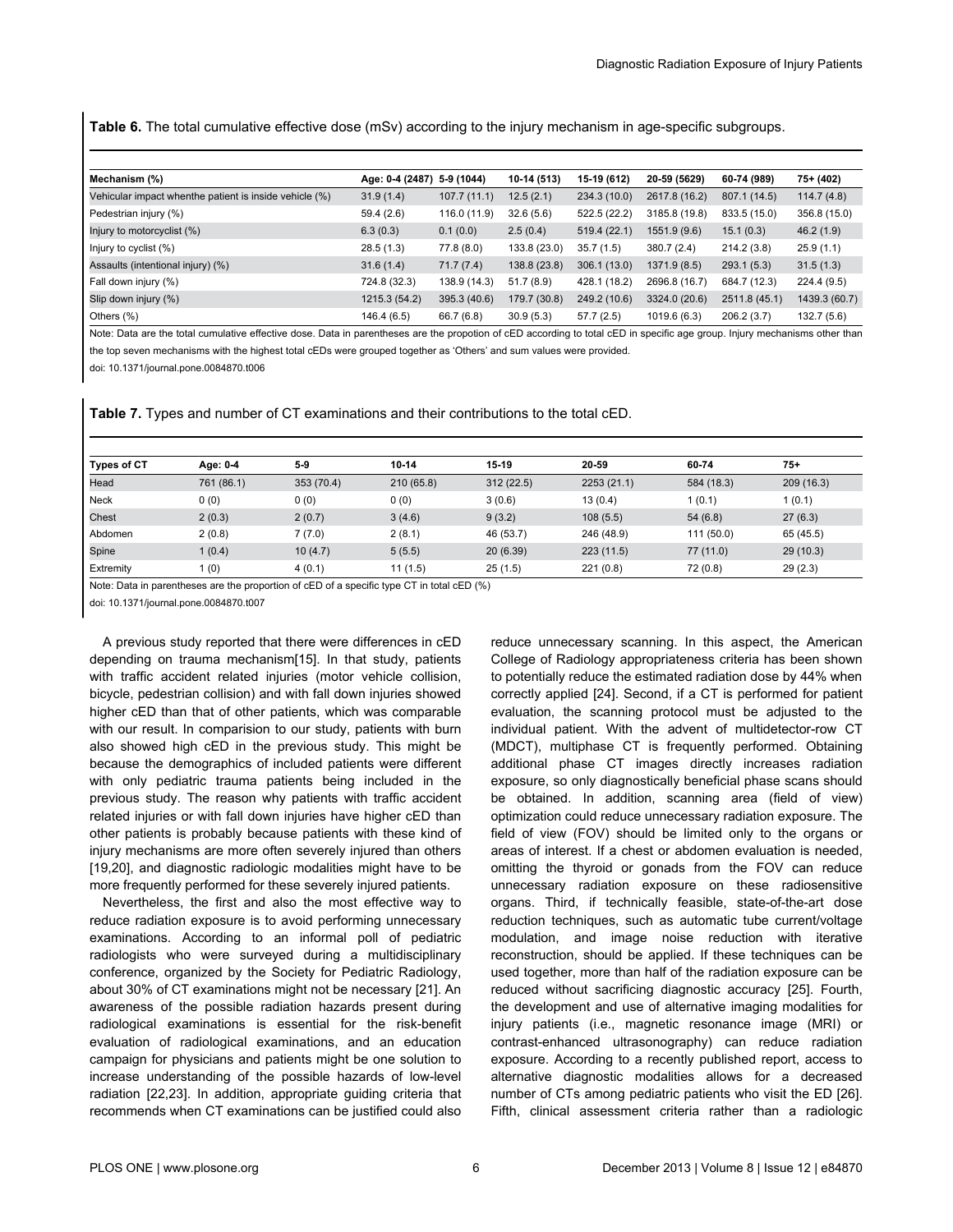<span id="page-6-0"></span>examination could present an alternative treatment or diagnosis plan. As presented in our results, performing a head CT is a major source of radiation exposure in children. According to a previous report, 70-90% of treated brain injuries are mild [[27](#page-7-0)], and not all of them require CT examinations. Recently, age-specific prediction rules for identifying children at very low risk of clinically important traumatic brain injuries (and for whom CT is unnecessary) were validated with a high negative predictive value (99.95%-100%) and sensitivity (96.8%-100%) [\[28\]](#page-7-0). If this kind of clinical assessment model can be widely distributed, the number of CT scans and therefore the amount of radiation exposure can be reduced.

There are several limitations in our study. First, this study had a retrospective design with a single center experience. Second, other imaging studies, such as fluoroscopy and angiography, were not included in this study and the cED might be underestimated, especially in patients with severe trauma. Third, we did not evaluate the effect of CT scanning parameters in each patient, which can affect the radiation exposure during the CT scan. CT protocol optimization is also important and an effective way to reduce radiation exposure. Hence, further studies on optimizing CT protocols in injury patients should be done in the future. The last limitation is the exclusion of patients because transfers in or out of the hospital might affect the results of this study, although the number of

#### **References**

- 1. Hendee WR, O'Connor MK (2012) Radiation risks of medical imaging: separating fact from fantasy. Radiology 264: 312-321. doi[:10.1148/](http://dx.doi.org/10.1148/radiol.12112678) [radiol.12112678.](http://dx.doi.org/10.1148/radiol.12112678) PubMed: [22821690.](http://www.ncbi.nlm.nih.gov/pubmed/22821690)
- 2. National Council on Radiation Protection and Measurements., National Council on Radiation Protection and Measurements. Scientific Committee -2 on Radiation Exposure of the U.S. Population. (2009) Ionizing radiation exposure of the population of the United States. Bethesda, Md.: National Council on Radiation Protection and Measurements. xv, 387 p. p.3
- 3. Sharma OP, Oswanski MF, Sidhu R, Krugh K, Culler AS et al. (2011) Radiation trends in trauma patients. Am Surg 77: 193-197.
- 4. Larson DB, Johnson LW, Schnell BM, Goske MJ, Salisbury SR et al. (2011) Rising use of CT in child visits to the emergency department in the United States, 1995-2008. Radiology 259: 793-801. doi[:10.1148/](http://dx.doi.org/10.1148/radiol.11101939) [radiol.11101939.](http://dx.doi.org/10.1148/radiol.11101939) PubMed: [21467249.](http://www.ncbi.nlm.nih.gov/pubmed/21467249)
- 5. Kocher KE, Meurer WJ, Fazel R, Scott PA, Krumholz HM, et al. (2011) National trends in use of computed tomography in the emergency department. Ann Emerg Med 58: 452-462 e453
- 6. Lee YJ, Chung YE, Lim JS, Kim JH, Kim YJ et al. (2012) Cumulative Radiation Exposure during Follow-Up after Curative Surgery for Gastric. Cancer - Korean J Radiol 13: 144-151. doi:[10.3348/kjr.](http://dx.doi.org/10.3348/kjr.2012.13.2.144) [2012.13.2.144](http://dx.doi.org/10.3348/kjr.2012.13.2.144).
- 7. Desmond AN, McWilliams S, Maher MM, Shanahan F, Quigley EM (2012) Radiation exposure from diagnostic imaging among patients with gastrointestinal disorders. Clin Gastroenterol Hepatol 10: 259-265. doi:[10.1016/j.cgh.2011.11.007.](http://dx.doi.org/10.1016/j.cgh.2011.11.007) PubMed: [22083022.](http://www.ncbi.nlm.nih.gov/pubmed/22083022)
- 8. Kinsella SM, Coyle JP, Long EB, McWilliams SR, Maher MM et al. (2010) Maintenance hemodialysis patients have high cumulative radiation exposure. Kidney Int 78: 789-793. doi[:10.1038/ki.2010.196.](http://dx.doi.org/10.1038/ki.2010.196) PubMed: [20592715.](http://www.ncbi.nlm.nih.gov/pubmed/20592715)
- 9. Pearce MS, Salotti JA, Little MP, McHugh K, Lee C et al. (2012) Radiation exposure from CT scans in childhood and subsequent risk of leukaemia and brain tumours: a retrospective cohort study. Lancet 380: 499-505. doi[:10.1016/S0140-6736\(12\)60815-0.](http://dx.doi.org/10.1016/S0140-6736(12)60815-0) PubMed: [22681860.](http://www.ncbi.nlm.nih.gov/pubmed/22681860)
- 10. American College of Surgeons (2008) Advanced trauma life support for doctors ATLS : manuals for coordinators and faculty. Chicago: American College of Surgeons.
- 11. Brenner D, Huda W (2008) Effective dose: a useful concept in diagnostic radiology. Radiat Prot Dosimetry 128: 503-508. PubMed: [18375948.](http://www.ncbi.nlm.nih.gov/pubmed/18375948)

such patients was relatively small compared to the total number of included patients.

In conclusion, most of the cED of injury patients resulted from CT, in spite of the relatively small proportion of examination numbers and the mean cED was different according to injury mechanism, age and sex. Therefore, to reduce the cED of injury patients, age-, sex- and injury mechanism-specific dose reduction strategies should be considered in more detail in the future.

#### **Acknowledgements**

The authors thank Dong-Su Jang, B,A. ( Research Assistant, Department of Anatomy, Yonsei University College of Medicine, Seoul, Korea), for his help with the figures.

#### **Author Contributions**

Conceived and designed the experiments: JSY HJL YEC HSL Myo Jeong Kim SPC Myeong-Jin Kim IP KWK. Performed the experiments: JSY HJL YEC HSL Myo Jeong Kim. Analyzed the data: JSY HJL YEC HSL Myo Jeong Kim. Contributed reagents/materials/analysis tools: JSY HJL YEC HSL Myo Jeong Kim. Wrote the manuscript: JSY HJL YEC HSL Myo Jeong Kim SPC Myeong-Jin Kim IP KWK.

- 12. International Commission on Radiological Protection (2007) The 2007 Recommendations of the International Commission on Radiological Protection. ICRP Publication 103 Ann ICRP 37: 1-332
- 13. Griffey RT, Sodickson A (2009) Cumulative radiation exposure and cancer risk estimates in emergency department patients undergoing repeat or multiple CT. AJR Am J Roentgenol 192: 887-892. doi: [10.2214/AJR.08.1351](http://dx.doi.org/10.2214/AJR.08.1351). PubMed: [19304691](http://www.ncbi.nlm.nih.gov/pubmed/19304691).
- 14. Sharma OP, Oswanski MF, Sidhu R, Krugh K, Culler AS et al. (2011) Analysis of radiation exposure in trauma patients at a level I trauma center. J Emerg Med 41: 640-648. doi:[10.1016/j.jemermed.](http://dx.doi.org/10.1016/j.jemermed.2011.03.004) [2011.03.004](http://dx.doi.org/10.1016/j.jemermed.2011.03.004). PubMed: [21536401](http://www.ncbi.nlm.nih.gov/pubmed/21536401).
- 15. Brunetti MA, Mahesh M, Nabaweesi R, Locke P, Ziegfeld S et al. (2011) Diagnostic radiation exposure in pediatric trauma patients. J Trauma 70: E24-E28. PubMed: [20805769](http://www.ncbi.nlm.nih.gov/pubmed/20805769).
- 16. Kim PK, Gracias VH, Maidment AD, O'Shea M, Reilly PM et al. (2004) Cumulative radiation dose caused by radiologic studies in critically ill trauma patients. J Trauma 57: 510-514. doi:[10.1097/01.TA.](http://dx.doi.org/10.1097/01.TA.0000141028.97753.67) [0000141028.97753.67.](http://dx.doi.org/10.1097/01.TA.0000141028.97753.67) PubMed: [15454795.](http://www.ncbi.nlm.nih.gov/pubmed/15454795)
- 17. Shrimpton PC (2004) Assessment of patient dose in CT. NRPB-PE/ 1/2004. Chilton: National Radiological Protection Board.
- 18. Hart D, Wall BF (2002) Radiation exposure of the UK population from medical and dental X-ray Examinations. NRPB-W4 Report. Chilton. National Radiological Protection Board.
- 19. Evans JA, van Wessem KJ, McDougall D, Lee KA, Lyons T et al. (2010) Epidemiology of traumatic deaths: comprehensive populationbased assessment. World J Surg 34: 158-163. doi[:10.1007/](http://dx.doi.org/10.1007/s00268-009-0266-1) [s00268-009-0266-1.](http://dx.doi.org/10.1007/s00268-009-0266-1) PubMed: [19882185.](http://www.ncbi.nlm.nih.gov/pubmed/19882185)
- 20. Staudenmayer KL, Hsia RY, Mann NC, Spain DA, Newgard CD (2013) Triage of elderly trauma patients: a population-based perspective. J Am Coll Surg 217: 569-576. doi[:10.1016/j.jamcollsurg.2013.06.017](http://dx.doi.org/10.1016/j.jamcollsurg.2013.06.017). PubMed: [24054408.](http://www.ncbi.nlm.nih.gov/pubmed/24054408)
- 21. Slovis TL, Berdon WE (2002) Panel Discussion. Pediatr Radiol 32: 242-244. doi[:10.1007/s00247-002-0674-y](http://dx.doi.org/10.1007/s00247-002-0674-y).
- 22. Donnelly LF (2005) Reducing radiation dose associated with pediatric CT by decreasing unnecessary examinations. AJR Am J Roentgenol 184: 655-657. doi:[10.2214/ajr.184.2.01840655.](http://dx.doi.org/10.2214/ajr.184.2.01840655) PubMed: [15671393.](http://www.ncbi.nlm.nih.gov/pubmed/15671393)
- 23. Amis ES Jr., Butler PF, Applegate KE, Birnbaum SB, Brateman LF et al. (2007) American College of Radiology white paper on radiation dose in medicine. J Am Coll Radiol 4: 272-284. doi[:10.1016/j.jacr.](http://dx.doi.org/10.1016/j.jacr.2007.03.002) [2007.03.002](http://dx.doi.org/10.1016/j.jacr.2007.03.002). PubMed: [17467608](http://www.ncbi.nlm.nih.gov/pubmed/17467608).